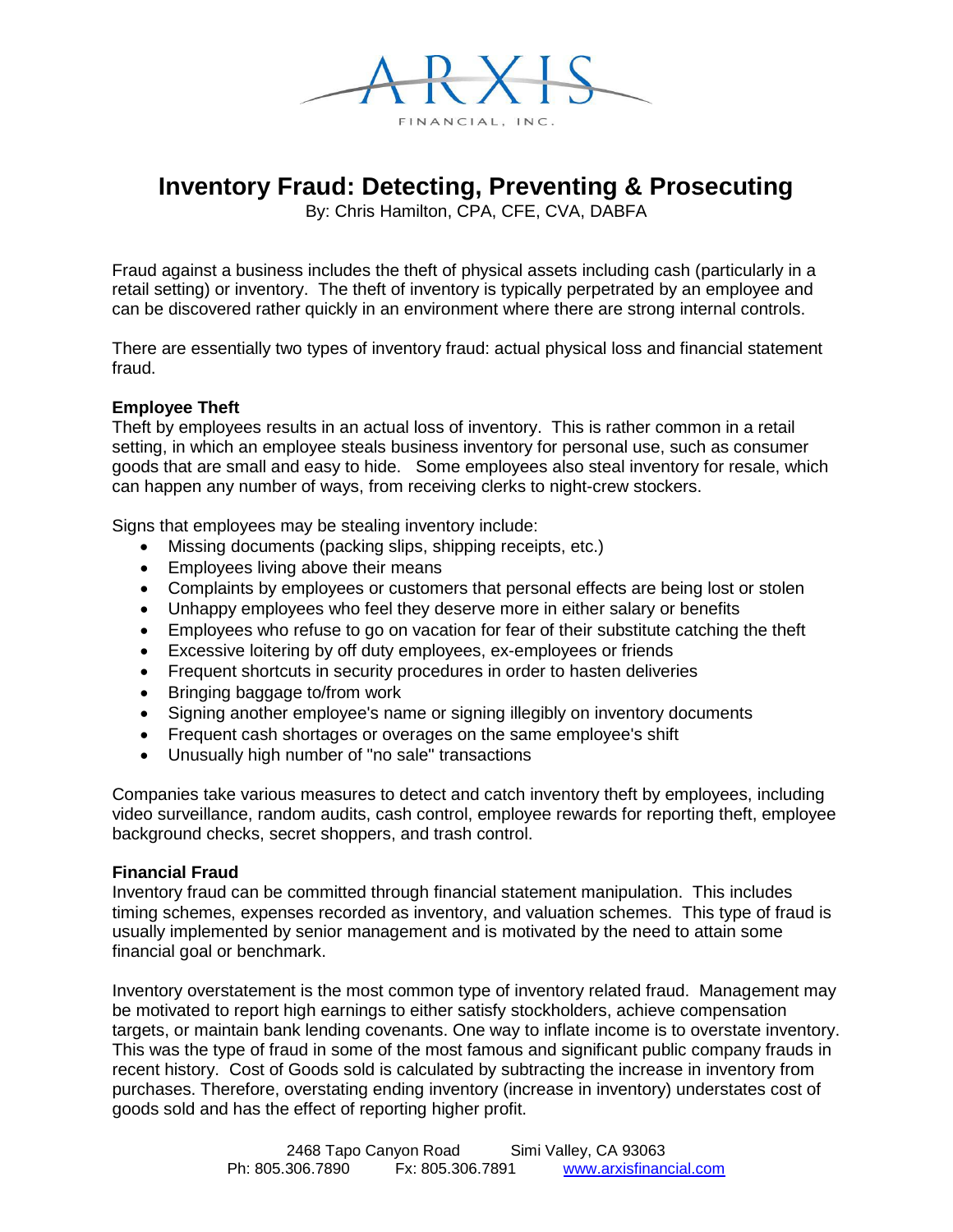

Alternatively, management is sometimes motivated to report lower profit in order to limit the amount of taxes. This is particularly prevalent in small closely-held businesses. In this case, understating inventory accomplishes the overstatement of cost of goods sold and, as a result, net income.

## **Warning Signs**

It is not unusual to find that a business is the victim of both types of fraud (theft and financial statement fraud) simultaneously since the occurrence of either indicates lax internal controls.

Whether inventory is being stolen or the financial statements are being manipulated for some reason, there are several warning signs that indicate that there may be a problem. These include:

- The inventory asset value does not change for several periods, or the change is minimal
- The gross profit percentage never changes from period to period
- Inventory values are increasing at a faster rate than sales
- Dramatic changes to the inventory turnover ratios
- Shipping costs as a percentage of inventory changing dramatically
- Low inventory valuation even though the warehouse is full of inventory
- High inventory valuation even when the warehouse is empty
- Shipping invoices that cannot be traced to purchases or sales
- Standard costs per unit vary widely from actual costs per unit for an extended period of time
- Inventory counts vary widely from quantities recorded in the perpetual inventory system
- Shipping invoices with strange or unauthorized delivery addresses

Note that there can be reasonable explanations for these but such evidence should be reviewed objectively and analytically. Additional information may be needed to arrive at a conclusion.

# **Prevention**

Some simple steps can be taken to safeguard physical inventory and prevent financial statement fraud:

- All shipping invoices should be physically attached to either purchase invoices (freight in) or sales invoices (freight out). Shipping invoices that cannot be traced to either may indicate that inventory is being shipped to an authorized person or business.
- A surprise inventory count should be performed at infrequent intervals to test the accuracy of the perpetual accounting system. This step would also set an expectation among employees that someone is checking the numbers.
- Shipping and receiving duties should be separated from those who have the responsibility to issue invoices or pay bills if at all possible. This separation of function will serve to enhance the paperwork controls that require all shipping invoices to be matched up with either a sales invoice or a purchase invoice.
- Write-offs for obsolescent or spoiled goods should be examined for validity.
- Financial statements can be analyzed to compare prior and current periods and to review changes in inventory ratios over time. Industry norms can be compared to your company's figures. Variances from expectations should be investigated and explained.